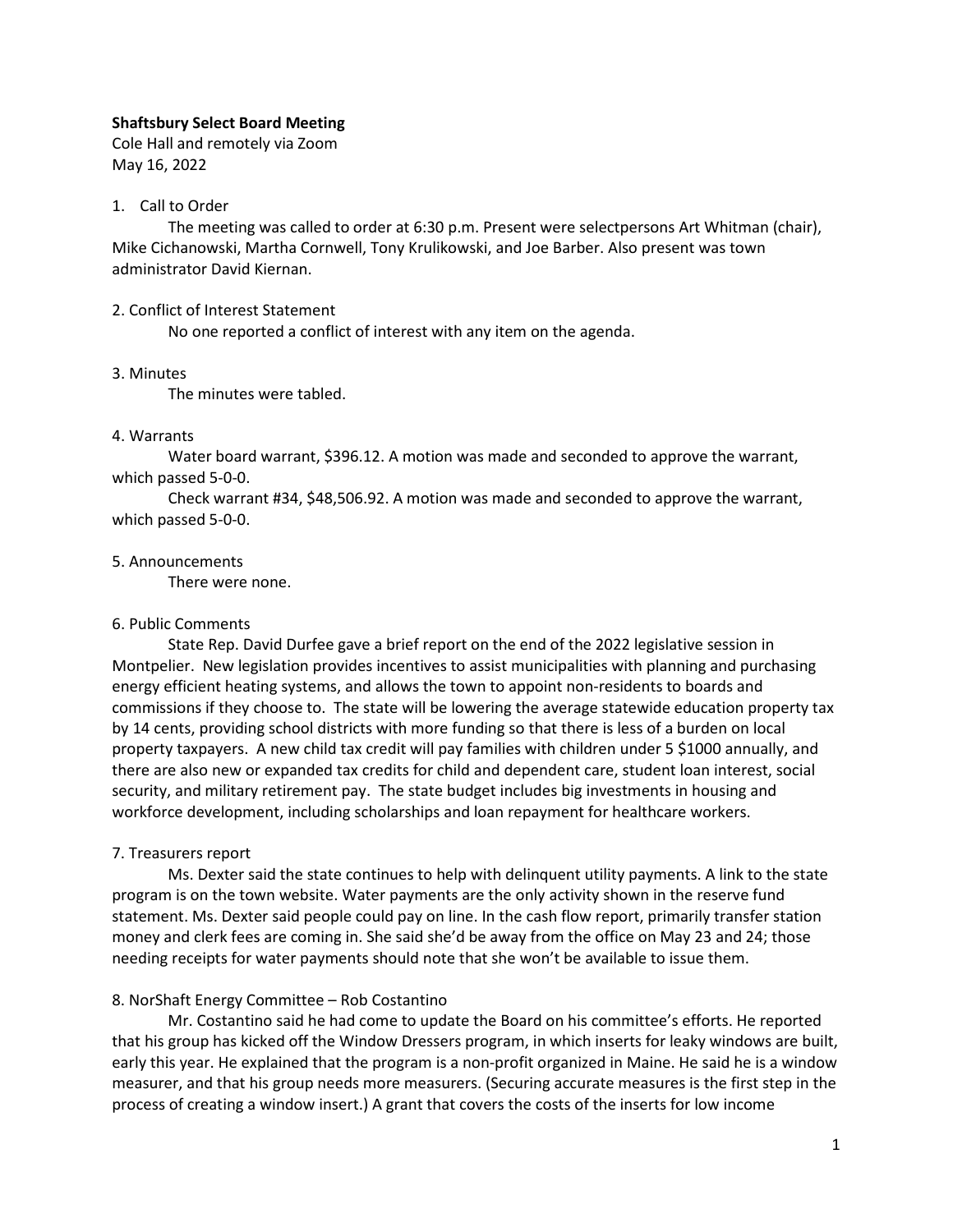residents runs out this June. He said he hopes to serve as many people as possible before the money runs out. Without the grant, the insert would cost about \$45 each.

Mr. Costantino also shared information on rebates for heat pumps.

## 9. Traffic Speed Ordinance review

Mr. Kiernan thanked people who submitted a petition re reducing the speed in the Old Depot Road/Maple Hill neighborhood and comments re Hidden Valley, Potter Montgomery, and others. He urged any others wishing to comment to do so. He said when all comments have been received he will draft an ordinance. A public hearing will be held, and the select board will sign off on the ordinance. Similarly, an ordinance will be crafted regarding the question of closing off the Dexter Road/Hickory Hill trail.

#### 10. ARPA Advisory Board

After discussion Ms. Cornwell moved that the ARPA Advisory Board be formed, and that the members be Tony Krulikowski (Select Board representative), Naomi Miller (PC representative), and from the town at large Andrea Bacchi, Betsy Habberfield, and Rick Bennett. Mr. Cichanowski seconded the motion, which passed 4-0-1 with Mr. Krulikowski abstaining. Mr. Kiernan suggested organizing the ARPA board meetings as Zoom meetings; he will reach out to the five for a consensus as to a date for an organizational meeting and set it up.

#### 11. Shaftsbury Media Advisory Committee

Mr. Kiernan said the webmaster would be part of the group, it will have 4 members, and will meet quarterly. Anyone interested in serving should contact Mr. Kiernan. The Town has already moved onto Facebook, and Front Porch Forum.

## 12. Sidewalk Scoping – recommendations by committee

Mr. Kiernan reported that because federal funds are involved, a formal vote to accept the committee's recommendations re engineers is needed. Mr. Krulikowski moved that the Select Board approve the retention of Dufresne Engineering for the sidewalk scoping project. Mr. Cichanowski seconded the motion, which passed 5-0-0.

## 13. PC Re-Appointments

Mr. Kiernan asked that the Board approve the appointment to the Planning Commission of Naomi Miller to a three year term ending in Marcy 2024 and Chris Williams to a three year term ending in March 2023. Mr. Cichanowski moved to so appoint Ms. Miller and Mr. Williams. Mr. Krulikowski seconded the motion, which passed 5-0-0. Mr. Kiernan noted that both are long-term members of the PC and that their terms had expired through an oversight.

#### 14. DPW Report

Mr. Kiernan reported that the crew has taken the winter equipment off the trucks. Grading continues. Ditching continues on Birch Hill and Cold Spring. A \$46,000 state grant was received today for work on Murphy Hill near Sally Gannon. The new mower has arrived. The Town borrowed funds for the purchase from the state treasurer's office at a rate of 2%. (The cost of renting the mowing had gone up.) Mr. Barber noted that a very bad pothole has developed on Church near 7A. Mr. Kiernan said it will be hot-patched shortly. (The original patch was a cold patch and didn't last long.)

#### 15. Other Business